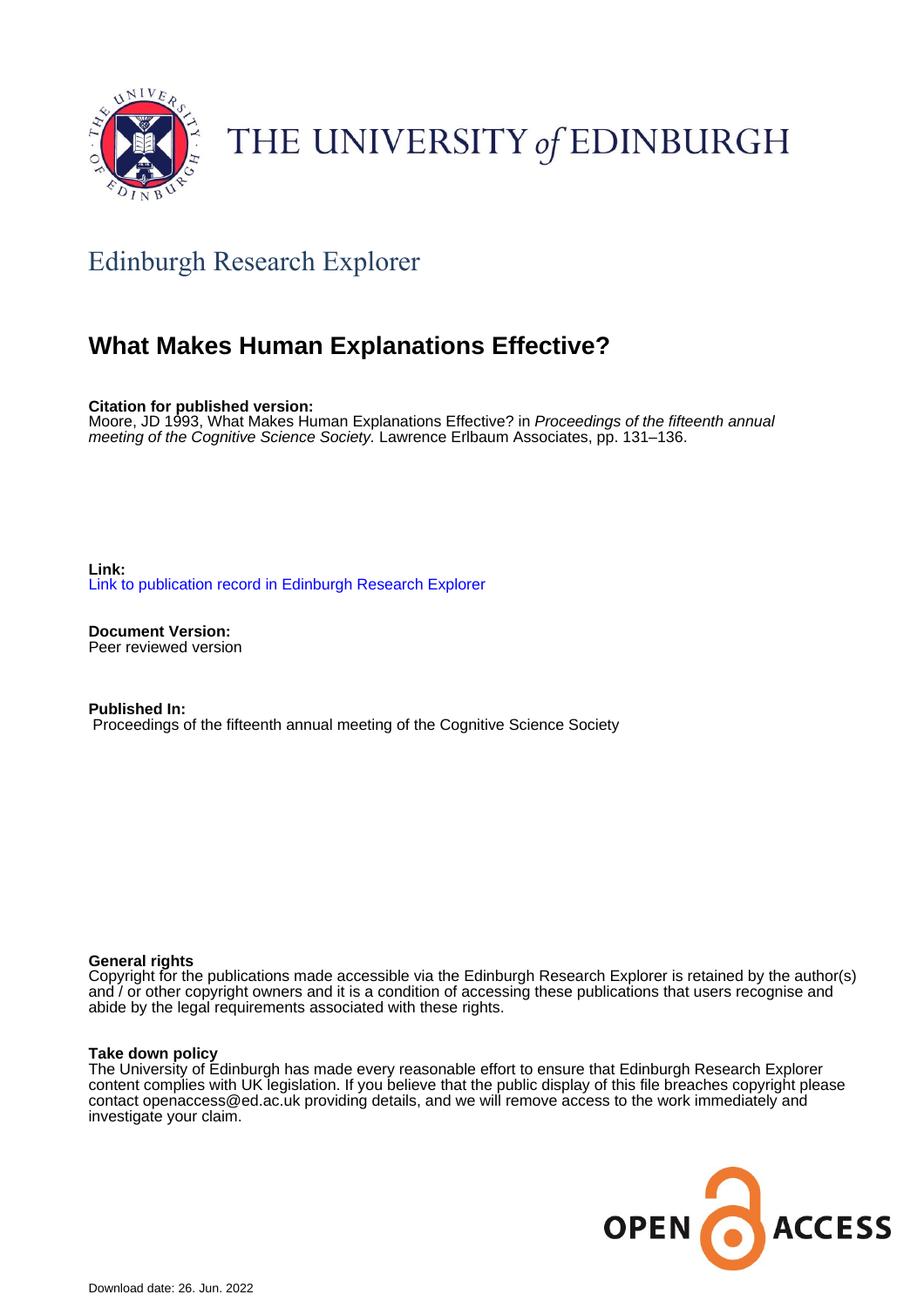# Symposium Title- Tutorial Discourse What Makes Human Explanations Effective?

a Johanna Johanna David David David David David David David David David David David David David David David Da

University of PittsburghDepartment of Computer ScienceandLearning Research and Development CenterPittsburgh, Pa 15260 VOICC. LILL 02 I TOOO T & A . T T T & T W & T & M T & T jmoore-cspittedu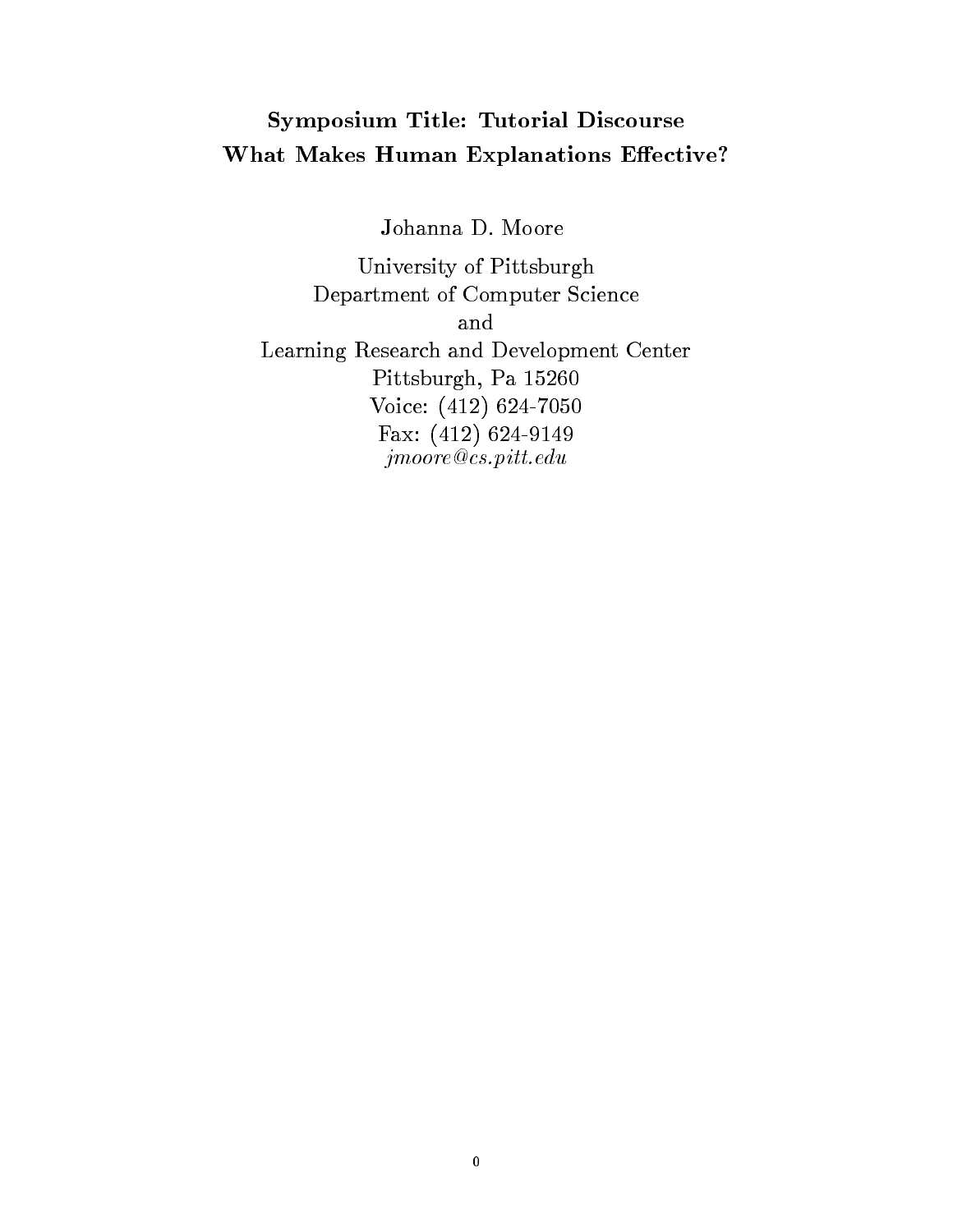## What Makes Human Explanations Effective?

Johanna D- Moore

Department of Computer Science- and Learning Research and Development Center University of Pittsburgh Pittsburgh- PA jmoore@cs.pitt.edu

#### Abstract

If computer-based instructional systems are to reap the bene ts of natural language interaction- they must be endowed with the properties that make hu man natural language interaction so effective. To identify these properties- we replaced the natural language component of an existing Intelligent Tu to the system (i.e., with a human tutor) and gath the ered protocols of students interacting with the hu man tutor. We then compared the human tutor's responses to those that would have been produced ., the ITS In this paper, a describe two critical features tures that distinguish human tutorial explanations from those of their computational counterparts

#### Introduction

There is growing interest in teaching real world problem-solving tasks using computer-based intelligent apprenticeship environments in which stu administers and documental and controlled and controlled and controlled and controlled and controlled and controlled typically involve complex chains of hidden reason ing and one goal of an apprenticeship environ ment is to help externalize the cognitive processes that usually take place only mentally. Collins and Brown (1988) argue that reflection on the differences between novice and expert performance provides one means of externalizing complex cog nitive processes and control proponental experiments mentation- eg- Owen and Sweller- Sweller-1988) indicates that learning from task situations requires significant eorganises sitted, and therefore a some argue that much of the instruction should ac to the place in post problem represents for  $\mathcal{C}$  $up$  (RFU) sessions in which students review their own actions and compare them to expert behavior Lesgold- in press
 Collins and Brown 
 fur 

ther propose that computers can be a powerful tool for learning through reflection because they make it possible to represent and record the processes by which a novice or expert carries out a complex task They argue that such a process trace- properly ab stracted and structured-structured-structured-structure in their performance on complex cognitive tasks by allowing them to systematically examine and com pare their performance to that of more expert per formers.

Although many have argued that reflective interactions can be an important part of the learn ing process- there has been no systematic attempt to develop a model of the type of dialogue that will facilitate learning through reflection. Experience with the SHERLOCK system (Lesgold  $et$  al., - an intelligent apprenticeship environment that trains avionics technicians to troubleshoot complex electronic devices, who that build complete that build ing a system to participate in reflective dialogues in a complex domain poses a difficult challenge. A rudimentary RFU facility has been implemented in studies is facility that the facility of the fact the play the facility of the studies of the studies of the s solution one step at a time- and can ask the system to comment on the comment on the internal comment on the conclusions-weaker actions-weaker actions-weaker actionsabout the status of components-increases of components-increases  $\mathbf{I}$  , where  $\mathbf{I}$ step an expert would have performed. SHERLOCK produces responses to these queries by lling in and printing templates selected on the basis of the ques tion type and the particulars of the student's action and the problem situation. Due to the complexity the the domain-there is frequently a large amount  $\sim$ of information that is potentially relevant to the student's question. Experience with the system has shown that explanations often become long and dif cult to understand This is not surprising since the current explanation facility simply patches together all of the appropriate message templates

clearly-to-clearly-clearly-clearly-clearly-clearly-clearly-clearly-clearly-clearly-clearly-clearly-clearly-clearlyas a powerful tool for facilitating learning through reection- we must identify models for extensive relationships and the extensive relationships of extensive rela

The research described in this paper was sup ported by the Oce of Naval Research- Cognitive and Neural Sciences Division-Neural Sciences Division-Neural Sciences Division-Neural Sciences Division-Neural ence Foundation Research Initiation Award.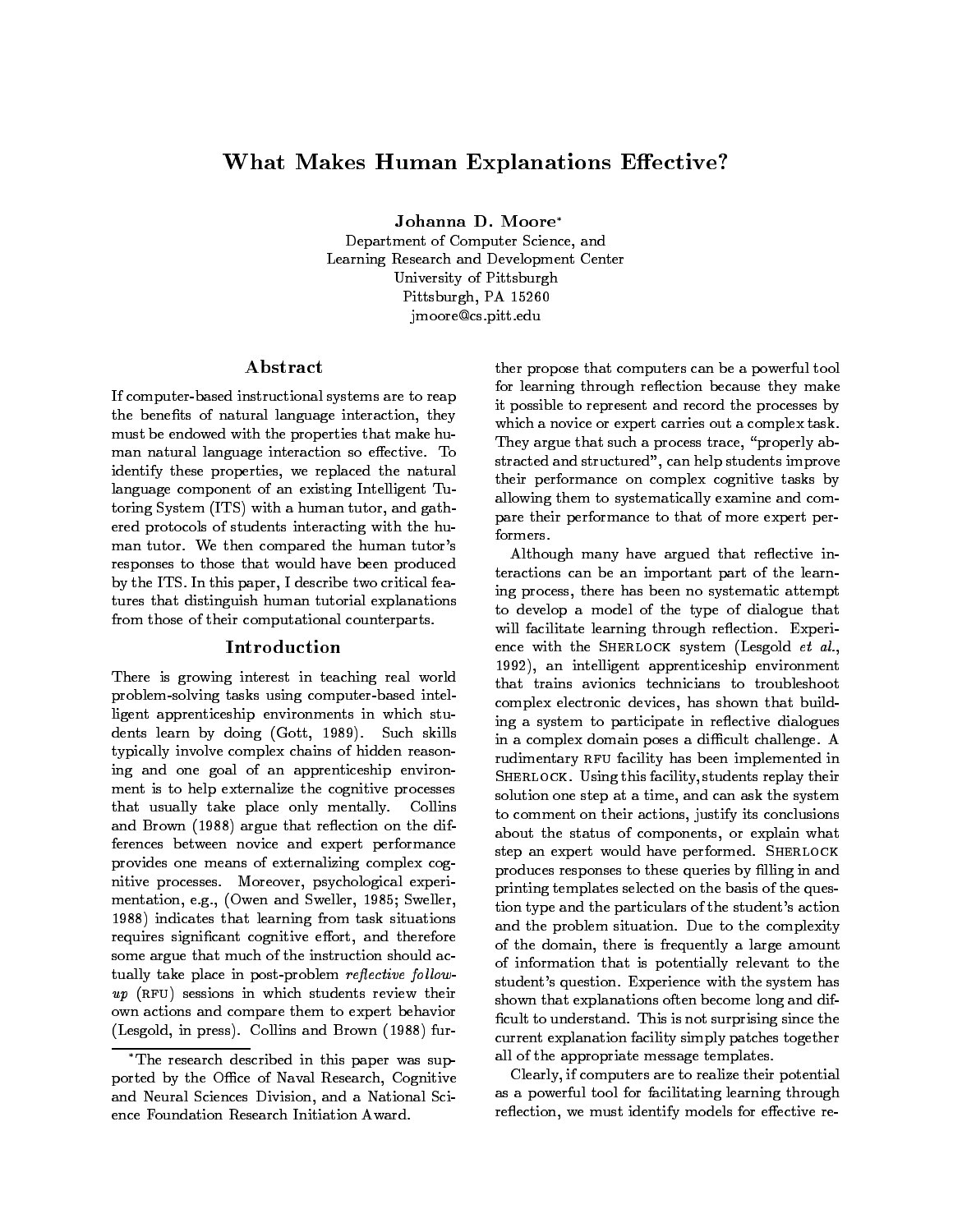flective interactions. Our research is aimed at identifying strategies for choosing what information to include in in responses to students' questions during RFU and for organizing and presenting that information in a manner that is intelligible to students In order to develop such strategies- we studied human-human reflective interactions in the SHERalock domain- and compared the the the moment computer interactions. Reflecting on the differences between these interactions enabled us to identify features of the human-human interaction that we believe are critical for effective tutoring in complex domains.

### The Protocol Study

To identify the strategies that human tutors use when participating in reactive dialogues, we col lected protocols of tutors interacting with students in post-problem RFU sessions. For each protocol, the student solved a troubleshooting problem us ing Sherlock- and engaged in an rfu session to review his or her problem-solving. To collect the protocols- the system was used to replay each step of the student's solution. After a step is replayed, the human tutor critiques it by marking the action as good in the course of the compact of the second could be in the could be in the could be in the could be improved a second of the could be improved as a second of the could be in the could be in the could be in the coul - During our experiments- students were not allowed to view any of the template-based explanations that Sherlock could provide Institute Institute Institute were instructed to address all of their questions to the human tutor. The student and tutor communicated by writing messages with pad and pencil They were physically arranged so that they could each view a screen image of the SHERLOCK simulation-but they were prevented from communicating from communicating from communicating from communicating from c in any way other than writing messages on the pad Because SHERLOCK keeps a records of all student actions for each problem session-session-session-session-session-session-session-session-session-session-sessi can be replayed at any time. After each RFU proto the west gathered-we replayed the the theory of the t student's actions and collected the messages that SHERLOCK would have produced.

<u>st date, we see from die data from 2000 verwordt</u> tutor interactions with 14 different students and 3 different tutors. This corpus contains approximately 1725 sentences in approximately 232 question/answer pairs. We have analyzed the protocol data- and have identi ed several features of human expert explanation that are lacking in the template based approach currently employed in SHERLOCK.

### Critical Features of Human Discourse

We found two striking differences between the explanations produced by the human tutor and those

produced by Sherlock First-Bird, manufactured by Eq. ( refer to the previous dialogue in their subsequent explanations. This facilitates understanding and learning by relating new information to recently conveyed material-based material-based material-based material-based material-based material-based material-based material-based material-based material-based material-based material-based material-based material-based mat material that would distract the student from what is new.

Second- human tutors make extensive use of dis course markers. These markers express relationships among individual units of information- thus adding structure to complex explanations and mak ing them easier to understand. Such rhetorical devices aect text cohesion-search in reading the cohesion-search in reading the cohesion-search in reading the c ing comprehension shows that these devices in crease the learner's ability to construct a coherent mental representation of the incoming information, eg- Brewer- Goldman and Duran- Meyer- Brandt and Bluth-

#### Referring to Previous Discourse

In the protocol study- we found that the human ex planations were affected by the context created by prior discourse For example- when students asked follow up questions- human tutors interpreted and answered these questions in the context of their previous explanations Clarifying and elaborating on prior explanations requires explainers to under stand what they have said previously in order to provide a dition-distance information-distance information-distance informationavoid repeating information that has already been conveyed Furthermore- even when answering ques tions that were not follow the questions-questionstors frequently referred to a previous explanation, eg- in order to point out similarities or dier ences
 between the material currently being ex plained and material presented in earlier explana  $tion(s)$ . tion is a structure of the structure of the structure of the structure of the structure of the structure of the

The computer  $\mathbf{r}$  and  $\mathbf{r}$  and  $\mathbf{r}$  and  $\mathbf{r}$  and  $\mathbf{r}$  and  $\mathbf{r}$  and  $\mathbf{r}$ not draw on previous discourse- seem awkward and unnatural. A more serious problem is that in cases where students performed two or more actions that indicated some of the same misconceptions- Sher-LOCK simply generated the same comments over and over again. In addition to being frustrating, the system missed out on opportunities to help stu dents form useful abstractions by pointing out the reasons were actions were all sympathetic were all sympathy tomatic of the same general type of error

as as example, the dialogue with Sherican Sherican Computer lock shown in Figure This gure shows the tu tors critique of the action of testing pin - fol lowed by the action of testing pin 28. Note several things from this example First- although these two actions are suboptimal for one of the same reasons,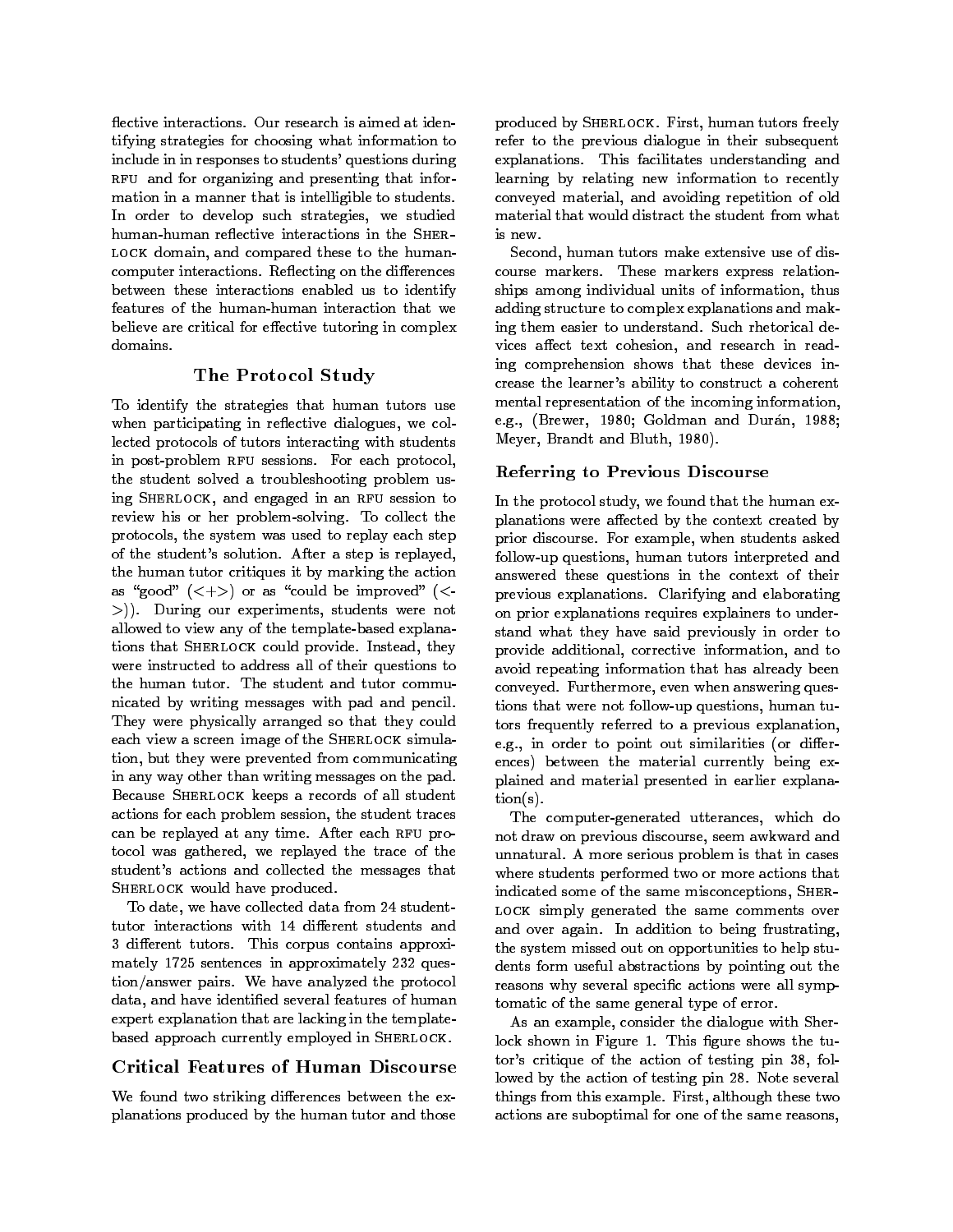|                                                                                                                                                                                                                                                                                                                                                                                                                                                                                                                                                                                                                                                                                                                                                                                                                        | ACTION: You made a non-informative test on the RAG's A1A3A15.<br>VDC test from pin 38 to ground with a meter. The reading was 28.0000 VDC.                                                                                                                                                                                                                                                                                                                                                                                                            |                                   |  |  |                                                  |       |
|------------------------------------------------------------------------------------------------------------------------------------------------------------------------------------------------------------------------------------------------------------------------------------------------------------------------------------------------------------------------------------------------------------------------------------------------------------------------------------------------------------------------------------------------------------------------------------------------------------------------------------------------------------------------------------------------------------------------------------------------------------------------------------------------------------------------|-------------------------------------------------------------------------------------------------------------------------------------------------------------------------------------------------------------------------------------------------------------------------------------------------------------------------------------------------------------------------------------------------------------------------------------------------------------------------------------------------------------------------------------------------------|-----------------------------------|--|--|--------------------------------------------------|-------|
| SHERLOCK'S COMMENTS<br>Student tested off the active circuit path.<br>Student did not completely test main data signals to the active relay. It is generally<br>more efficient to completely test the main data signals to the active relay.<br>You tested the data flow input low side, but not the high side.<br>ACTION: You attempted to verify the secondary data signals affecting the signal<br>path for the RAG's A1A3A15. You made the following measurement:<br>VDC test from pin 28 to ground with a meter. The reading was 28.0000 VDC.<br>SHERLOCK'S COMMENTS<br>Student did not completely test main data signals to the active relay. It is generally<br>more efficient to completely test the main data signals to the active relay.<br>You tested the data flow input low side, but not the high side. |                                                                                                                                                                                                                                                                                                                                                                                                                                                                                                                                                       |                                   |  |  |                                                  |       |
|                                                                                                                                                                                                                                                                                                                                                                                                                                                                                                                                                                                                                                                                                                                                                                                                                        |                                                                                                                                                                                                                                                                                                                                                                                                                                                                                                                                                       |                                   |  |  | Figure 1: Sherlock's Comments on Student Actions |       |
|                                                                                                                                                                                                                                                                                                                                                                                                                                                                                                                                                                                                                                                                                                                                                                                                                        |                                                                                                                                                                                                                                                                                                                                                                                                                                                                                                                                                       |                                   |  |  | TUTOR <>You tested pin 38 of the A1A3A15.        | $[1]$ |
|                                                                                                                                                                                                                                                                                                                                                                                                                                                                                                                                                                                                                                                                                                                                                                                                                        | STUDENT Why is testing pin 38 not considered a good step?                                                                                                                                                                                                                                                                                                                                                                                                                                                                                             | $[2]$                             |  |  |                                                  |       |
|                                                                                                                                                                                                                                                                                                                                                                                                                                                                                                                                                                                                                                                                                                                                                                                                                        | TUTOR For two reasons. First, because you did not completely test the inputs needed to set relay B24<br>(you tested the low input but not the high input). These two inputs are critical for the TO<br>test step and are highly suspect when a relay appears to be reset. Secondly, the data input<br>at pin 38 has no effect on the path that is being created between pins 57 & 58 and the output<br>at 11 & 12. Relay B26 could be set or reset $-$ it just doesn't matter.                                                                        | $[3]$                             |  |  |                                                  |       |
|                                                                                                                                                                                                                                                                                                                                                                                                                                                                                                                                                                                                                                                                                                                                                                                                                        |                                                                                                                                                                                                                                                                                                                                                                                                                                                                                                                                                       |                                   |  |  |                                                  |       |
|                                                                                                                                                                                                                                                                                                                                                                                                                                                                                                                                                                                                                                                                                                                                                                                                                        | TUTOR <> You tested pin 28 of the A1A3A15.                                                                                                                                                                                                                                                                                                                                                                                                                                                                                                            | $[4]$                             |  |  |                                                  |       |
|                                                                                                                                                                                                                                                                                                                                                                                                                                                                                                                                                                                                                                                                                                                                                                                                                        | STUDENT Why is testing pin 28 not a good step?<br>TUTOR As explained before, the main data inputs to relay B24 are highly suspect at this time. You<br>have tested the low input to B24 but not the high one. Since it is more likely that there may<br>be a problem with the main data signals to relay B24 than with the secondary data signals to<br>relays B25-B30, the main data signal should be tested first. Testing pin 28 is not a bad step,<br>it is just more likely (on the average) that the main data signals are causing the problem. | $[5]$<br>$\lceil 6 \rceil$        |  |  |                                                  |       |
|                                                                                                                                                                                                                                                                                                                                                                                                                                                                                                                                                                                                                                                                                                                                                                                                                        | TUTOR <>You tested pin 36 of the A1A3A15.                                                                                                                                                                                                                                                                                                                                                                                                                                                                                                             | $\begin{bmatrix} 7 \end{bmatrix}$ |  |  |                                                  |       |
|                                                                                                                                                                                                                                                                                                                                                                                                                                                                                                                                                                                                                                                                                                                                                                                                                        | STUDENT Don't I need to test pin 36?                                                                                                                                                                                                                                                                                                                                                                                                                                                                                                                  | [8]                               |  |  |                                                  |       |
|                                                                                                                                                                                                                                                                                                                                                                                                                                                                                                                                                                                                                                                                                                                                                                                                                        | TUTOR You might have to, but for the same reasons given when you tested pin 28, it is generally<br>more efficient to test the main control data signals first, and then test the secondary control<br>data signals if necessary.                                                                                                                                                                                                                                                                                                                      | $[9]$                             |  |  |                                                  |       |
|                                                                                                                                                                                                                                                                                                                                                                                                                                                                                                                                                                                                                                                                                                                                                                                                                        | Figure 2: Human Tutor's Comments on Student Actions                                                                                                                                                                                                                                                                                                                                                                                                                                                                                                   |                                   |  |  |                                                  |       |

this is not explicitly stated in the texts. (For expository purposes-bias are used to highlight the simulation of the simulation of the simulation of the simulation ilar portions of the explanations in Figure 1.) The student must perform a detailed comparison of the two texts to determine whether and in what ways the two situations are similar and in what ways they

Contrast SHERLOCK's explanations with those produced by a monomer case of Figure . This request shows the human tutor's explanations for 3 actions,

tiqued in the SHERLOCK-generated example above. The human tutor's explanations make it clear that testing pin 28 is bad for one of the same reasons as testing pin tij mein testing pin te de saat een pin v cisely the same reason as testing pin 28. In Figare a fitting are used to angularing what we category rize as contextual effects on the explanations given. For example- when explaining why testing pin is bad turn 
- the tutor refers back to one of the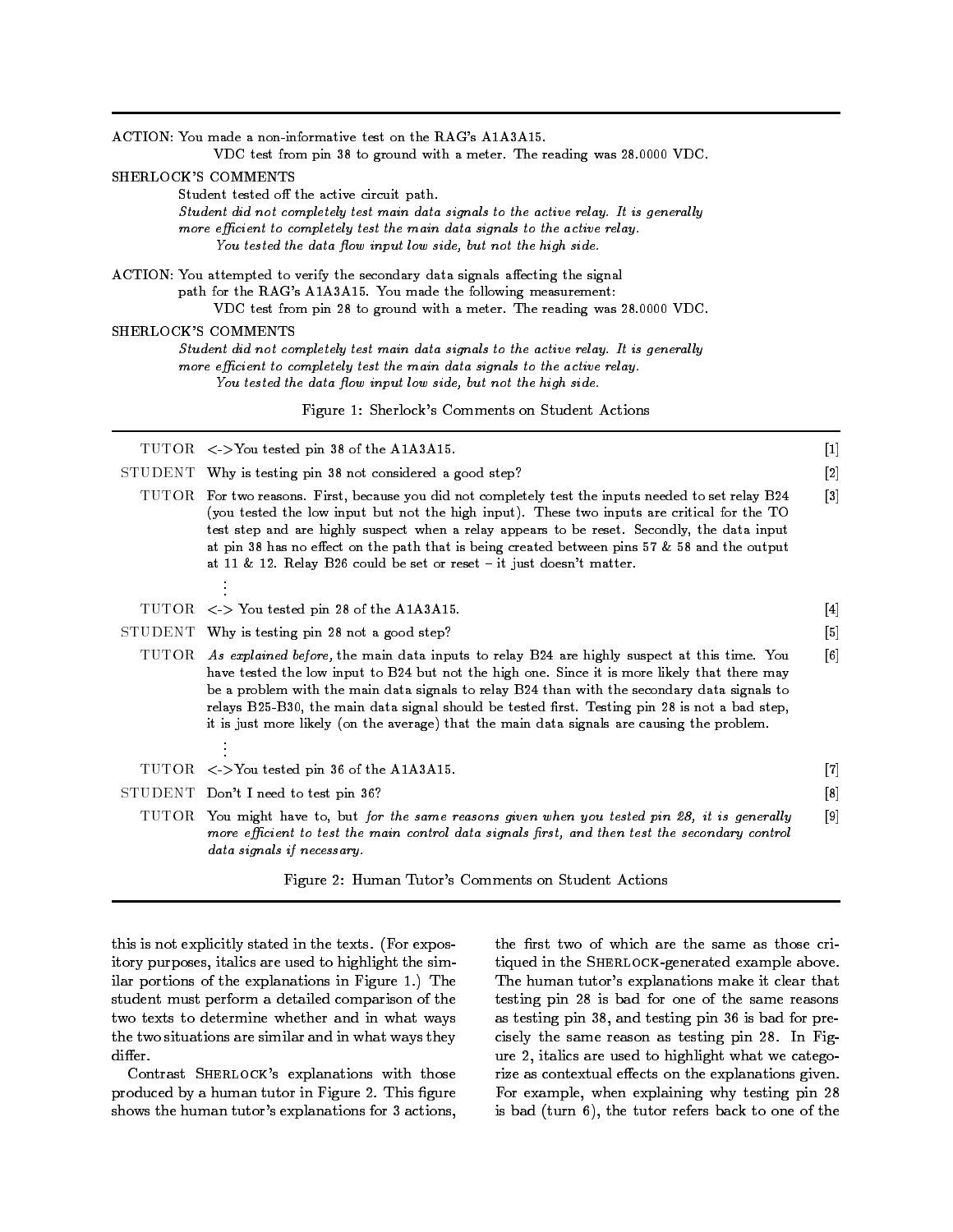reasons given in the explanation in turn - and reit erates the fact that the main data inputs are highly suspect and have not been completely tested (signalled by "As explained before"). The tutor then introduces the notions of main and secondary data control signals and justice why the main data signals and justice why the main data signals are the main data s nal should be tested rst Later- when explaining why testing pin to be the the turn of the turn and the turn. back to the explanation given when assessing the test of pin 28 and states a generalization explaining why these two actions are considered suboptimal, ie- that the main data signals should always be tested before secondary data signals. The tutor expects the student to be able to make use of the explanation given in turn  $6$  (and therefore turn 3) by indicating that it is relevant to the current sit uation ("for the same reasons given ..." serves this purpose Accordingly- the tutor does not repeat the detailed explanation of why the main control data signals are suspected between the showling and why they showling between  $\mathcal{A}$ tested rst By generating the explanation in turn 9 in such a way that it meshes with the previous two- not only does the tutor correct the students error- but forces the student to consider how the three situations are similar. Pointing out this similarity may facilitate the student in forming the do main generalization and recognizing how the three instances in the contract of  $\mathbf{f}$  the contract of  $\mathbf{f}$ 

Based on our study of human-human reflective dialogues-a taxonomy that classical distribution and classical distribution of the classical distribution of the classical distribution of the classical distribution of the classical distribution of the classical distribut es the types of contextual extension of contextual extension of contextual extension of contextual extension of data according to the explanatory functions they serve Thus far- we have identi ed four main cate gories

- explicit reference to a previous explanation or portion thereof) in order to point out similarities (differences) between the material currently being explained and material presented in earlier explanation( $s$ ),
- omission of previously explained material to avoid distracting the student from what is new,
- explicit marking of repeated material to dis tinguish it follows are all the material experiments of the same control of the same control of the same control of the same control of the same control of the same control of the same control of the same control of the sa before-
- elaboration of previous material in the form of generalizations, more detail, or justincations.

We are also performing a more detailed study of the corpus in order to determine the conditions under which human tutors refer to previous expla nations. In RFU interactions the most commonly asked question is a request to justify the tutor's assessment of a student action  $(42\% \text{ of all ques-})$ tions asked during  $RFU$ ). We found that 27% of the answers to such questions involved references to previous justi cations of assessments in order to point out similarities or dierences However- it is important to note that not all justi cations of as sessment provide opportunities for referring to pre vious explanations. In order to estimate the percentage of cases in which human explainers referred to previous justi cations when an appropriate op portunity arose- we devised a case based reasoning (CBR) algorithm- to find relevant prior justincations. The algorithm computes similarity of student actions based on a set of features that were derived from a cognitive task analysis aimed at identifying the factors that expert avionics tutors use in assess ing student's troubleshooting actions (Pokorny and discussion and the found tutors explicitly that human tutors explicitly and tutors explicitly and tutors explicitly and referred to a prior justice of the prior justice  $\mathbf{r}_i$  and  $\mathbf{r}_i$  are in Figure , we have the prior justice of the prior justice of the prior justice of the prior justice of the prior justice of the prior justice of of the case is the chronocle in the change of the complete change of the contract of the contract of the contract of Therefore- human explainers refer to previous ex planations in the vast majority of the cases where it makes start it at 11, at 11m1. Haid makes the so this type of question

#### Use of Discourse Markers

The second distinguishing feature of human tuto rial explanations is the extensive use of discourse markers As an illustration- consider the two ex planations appearing in Figures 3 and 4. The explanation appearing in Figure 3 was produced by sherlock-the one and the one appearing in Figure was produced by a human tutor. Note that Sherlock's explanation is difficult to understand because it does not indicate how the parts of the text are related to one another For example- Sherlocks explanation does not make it clear that the material in 3 elaborates 2 by citing a general principle about troubleshooting- nor that and together provide evidence for the tutor's assessment of the student's step as bada in addition-left in provides an additionalindependent piece of evidence for why the student's action is considered bad along to example it is to the plant how the student can be student can be student can be student can be student that the student can be stud status of components Finally-induced and components Finally-induced and components Finally-induced and concession in dicating that the student's action was correct in one way (a voltage test was appropriate at this location in the circuit.) It is difficult to understand 6 when it appears- because the concession relationship be tween it and the text in 2-5 (the tutor's evidence supporting the claim that the student's action is

<sup>&</sup>lt;sup>1</sup>This category breaks up into a number of subcategories in our taxonomy

<sup>-</sup>See (Rosenblum and Moore, 1993) for details.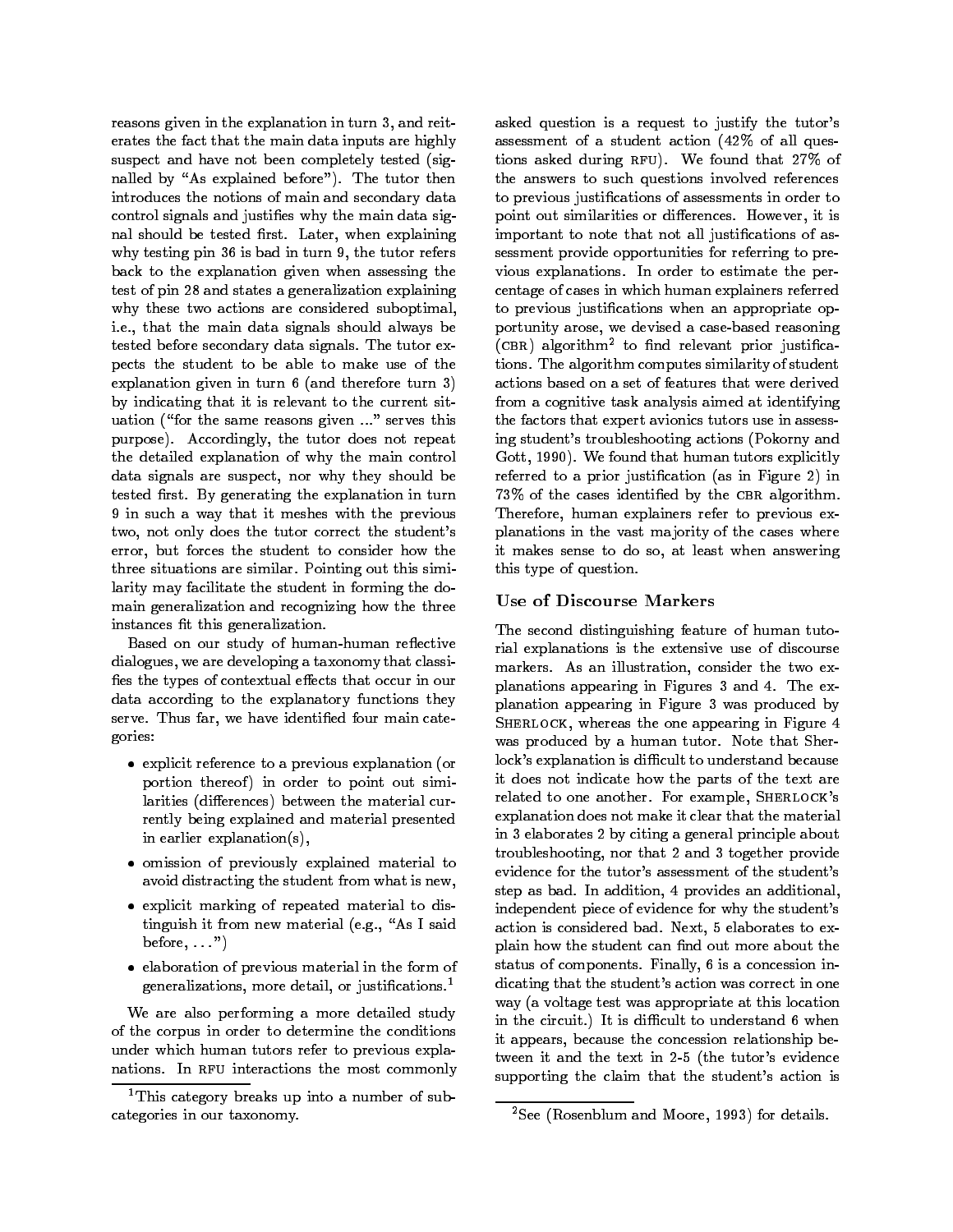$A \cup I$ ION:  $\langle \rangle$  vDC test from pin so to ground on ATASA.

SHERLOCK'S COMMENTS ON YOUR SYSTEM UNDERSTANDING:

[1] Student space-split between the UUT, the stimulus and the measurement areas (or between the UUT and the measurement area, if there is no stimulus) before testing the measurement signal path

SHERLOCK'S COMMENTS ON YOUR STRATEGIC SKILL:

- $\lceil 2 \rceil$ Student tests data before input/output signals.
- [3] An efficient testing strategy is to verify that there is a problem on a component's signal path before investigating the component's control data signals. If the signal going through the component is good, then the control data signals are also good.
- [4] Student tests pins of unverified component which have been verified by prior TO test.
- [5] By clicking on a component on the circuit diagram, Sherlock will tell you what parts of a component are not verified for each troubleshooting step.
- [6] Student performs a correct type of test.

#### Figure 3: Sherlock's comments on student action

| $\mathbf{r}$ |                                                                                                                                                                                                                                                                                                                                                                                                                                                                                                                                                                                                                                                                                                                                                                                                                                                                                                                                                                                           |                   |
|--------------|-------------------------------------------------------------------------------------------------------------------------------------------------------------------------------------------------------------------------------------------------------------------------------------------------------------------------------------------------------------------------------------------------------------------------------------------------------------------------------------------------------------------------------------------------------------------------------------------------------------------------------------------------------------------------------------------------------------------------------------------------------------------------------------------------------------------------------------------------------------------------------------------------------------------------------------------------------------------------------------------|-------------------|
|              | TUTOR $\langle \rangle$ VDC test from pin 33 to ground on A1A3A8.                                                                                                                                                                                                                                                                                                                                                                                                                                                                                                                                                                                                                                                                                                                                                                                                                                                                                                                         | $\left[1\right]$  |
|              | STUDENT Why is testing pin 33 considered a bad move?                                                                                                                                                                                                                                                                                                                                                                                                                                                                                                                                                                                                                                                                                                                                                                                                                                                                                                                                      | [2]               |
|              | TUTOR For several reasons. First, although you know that the UUT is good, you should eliminate<br>the test package before troubleshooting inside the test station. This is because the test<br>package is moved frequently and is thus more susceptible to damage than the test station.<br>Also, it is more work to open up the test station for testing and the process of opening drawers<br>and extending cards may induce problems which did not already exist. Second, it is usually a<br>better strategy to locate a problem along the signal flow path before suspecting that the data<br>signals are causing the fail. You really should test the signal flow input and output signals<br>first and then decide if testing the data flow signals is necessary. Finally, since TO test 2<br>passed, you should already know that the input on pin 33 is probably good (TO test 2 used<br>TPA63 which needs the same input on 33). Therefore, testing pin 33 is really a redundant | $\lceil 3 \rceil$ |

Figure 4: Human tutor's critique of student action

bad
 is not signalled

 $_{\text{move}}$ 

Contrast this with the human tutor's explanation- which clearly states that there are several rea sons why the student's action was assessed negatively In explaining each of the reasons- the hu man tutor supplies justi cation for the claim that the student's action can be considered bad. Note that the human tutor's explanation includes many discourse markers that convey important relation ships between the information that appears in the text. (These appear in bold type in Figure 4.) For example-tutor signals evidence for a claim with the tutor signals evidence for a claim with with with with with markers such as "because" and "since". When he argues from evidence to claim-in the test the pack age is moved frequently and is thus more suscepti ble to damage ... , all as the complete such as the such as

and therefore to indicate the condition finally  $\mathcal{A}$ indicates where the argument for each reason starts and the with the maximum first-, first-find, the match "Finally." The marker "also" is used to indicate adational justiciation colored a reason These market ers make explicit the intentional and informational (semantic) relationships between the parts of this complex text-distribution and the second text-distribution and the second text-distribution and thus make it e stand.

The problem of determining when discourse markers should be used-which markers would be used-which markers would be used-which markers would be used-which markers would be most effective in increasing the student's comprehension of the explanation is an open research problems to the this problem, we have begun the a detailed linguistic analysis of the explanations in our corpus From a pilot study- we have reason to